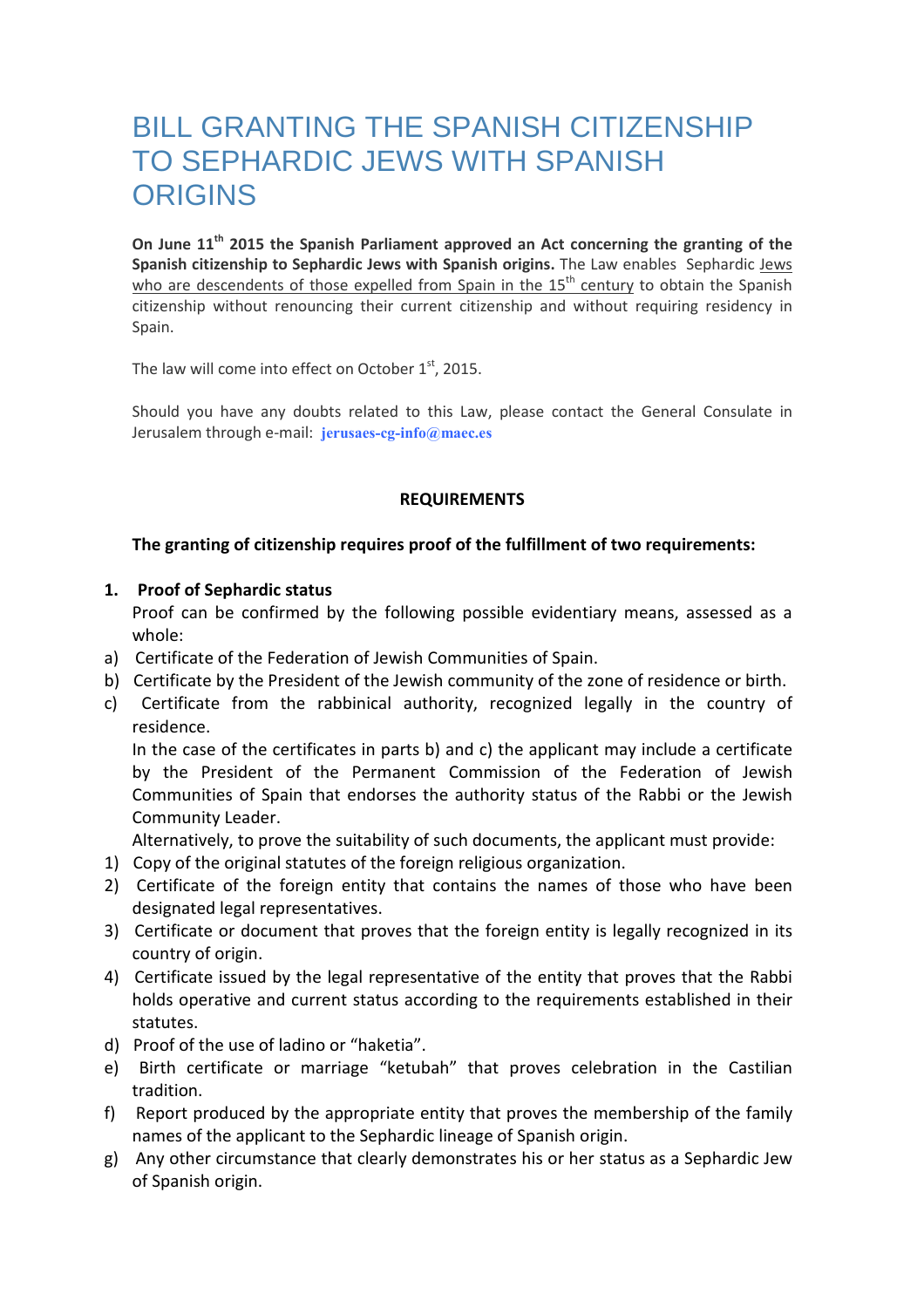# 2. Proof of special connection to Spain

Proof can be confirmed by the following possible evidentiary means, assessed as a whole:

- a) Certificates of the study of Spanish history and culture issued by an accredited public or private institution.
- b) Proof of knowledge of the ladino or "haketía" language.
- c) Inclusion of the applicant or his or her direct ancestry on the lists of Sephardic families protected by Spain, that, concerning Egypt and Greece, refer to the Decree of December 29, 1948, or of others naturalized by special way of the Royal Decree of December 20, 1924.
- d) Blood relationship of the applicant with a person that meets qualification c).
- e) Fulfillment of charitable, cultural, or economic activities to the benefit of Spanish persons or institutions or in Spanish territory, as well as those taking place in support of institutions aimed at the study, preservation, and dissemination of Sephardic culture.
- f) Any other circumstance that clearly demonstrates his or her special connection to Spain.

# All foreign documents should be translated by an official translator –"traductor jurado"-, and legalized or notarized (apostille).

#### 3. Other requirements

Applicants will have to present a legalized (apostille) and translated, birth certificate.

Furthermore, the accreditation of the special connection with Spain will require passing two tests:

- First test: basic knowledge of the Spanish language (DELE level A2, or higher)
- Second test, the knowledge of the Spanish Constitution and the social and cultural reality of Spain.

These tests will be created and administered by the Cervantes Institute. There are exceptions for applicants from countries or territories of which Spanish is the official language, for those under 18 and for those with a legal capacity modified by court.

#### **PROCEDURE**

# 1. Beginning

It is an online process. Applicants have to fill out an application form in Spanish that will be available to the public when the law comes into effect. Application fee is 100 euros for the administrative processing of the application regardless of the results.

The system will provide the applicant with an application ID number. The application will be transmitted electronically to the General Notary Council in Spain. The Council will assign a notary in Spain that is capable of assessing the documents presented by the applicant to each case.